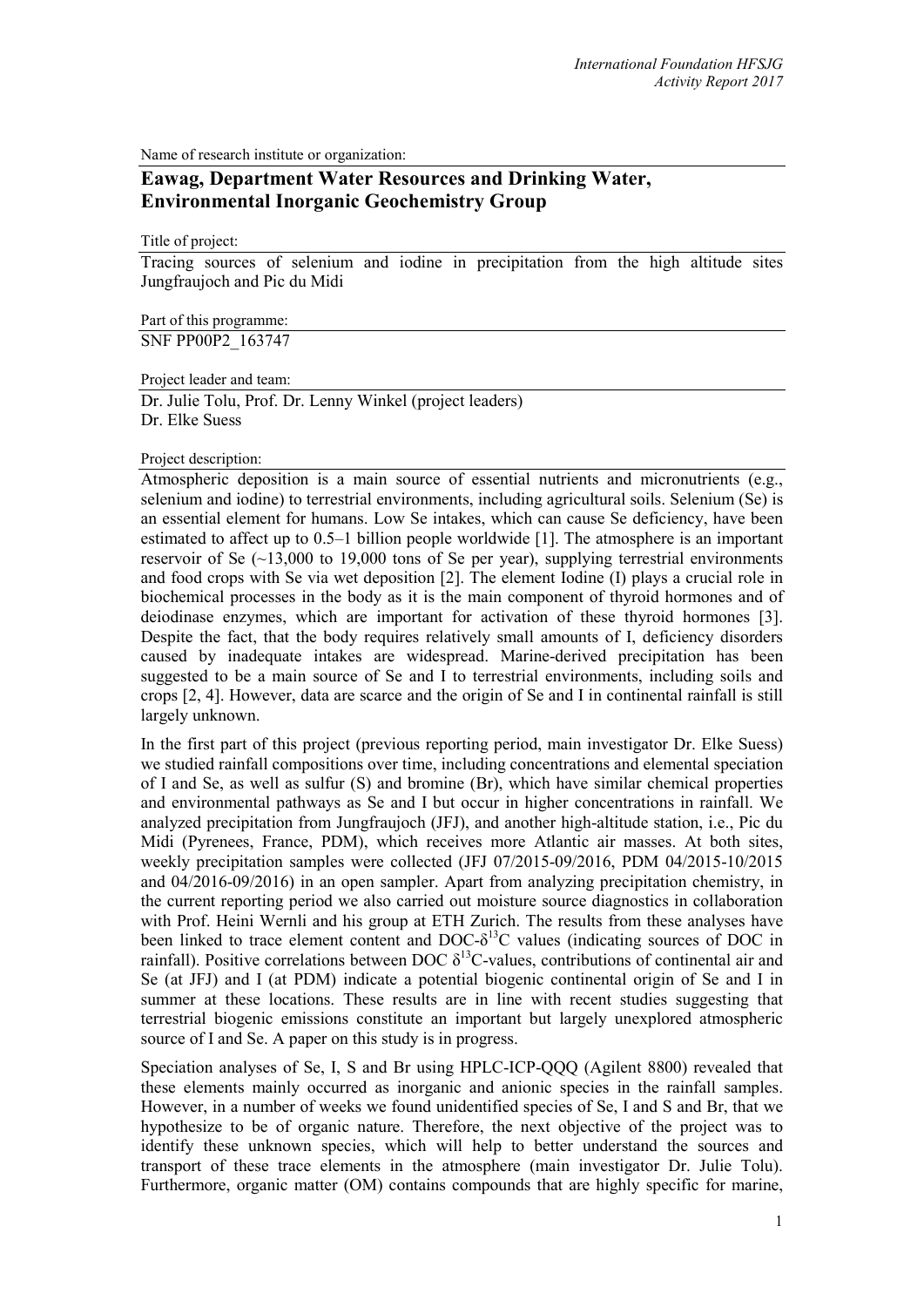terrestrial vegetation, and different types of anthropogenic emissions (e.g., biomass burning, coal combustion), and could therefore provide further information on sources. A first step was aimed at characterizing the molecular composition of OM in combination with the quantification of Se, I, S and Br as well as other major and trace elements in both precipitation and aerosol samples. Precipitation samples were collected weekly over the entire year 2017 at JFJ and PDM, and aerosol samples were collected in summer 2015, 2016 and 2017 at Pic du Midi. Major and trace elements were quantified in the precipitation and the aerosols (after acid digestion) using ICP-QQQ (Agilent 8800). Then, for the aerosol samples, we used a recently optimized pyrolysis (Py)-GC/MS method which enables a high throughput characterization of OM molecular composition in solid samples containing low OM content, and provides specific proxies for OM sources and the degradation status of compounds [5]. In contrast, for precipitation samples, there is no existing, adequate method to characterize the OM molecular composition. This is specifically a challenge for determining OM in samples from high altitude stations where dissolved organic carbon (DOC) contents are extremely low  $\leq 0.5$  mg L<sup>-1</sup>.

In order to analyse these low amounts of DOM, we first tried to develop a method combining i) solid phase extraction (SPE) to isolate and pre-concentrate dissolved OM from precipitation samples and ii) DOM characterization by Liquid Chromatography-Orbitrap-MS by adapting methods developed for seawater which contain similar DOM content than precipitations [6-7]. Different SPE procedures were tested, e.g., with and without acidification of the sample, different ratios between precipitation volume and mass of the SPE resin, and two liquid chromatographic separations were tested (reverse phase and HILIC). Despite optimization of DOM isolation/pre-concentration steps, only few tens of organic compound formulas could be determined with good reproducibility while in seawater, few thousands of organic compound formulas have been determined [7]. The low DOC content in precipitation samples at JFJ and PDM, together with limited amount of sample that can be collected over a week (max 1-2 L, versus >30L of seawater, was preconcentrated) results in too low DOM concentrations in the isolates to characterize the overall OM molecular composition. In contrast, our approach combining elemental analyses with OM characterization by Py-GC/MS in aerosols appeared efficient to trace Se sources in the atmosphere as first data indicated. Indeed, our results shows that most of (trace) metals (e.g., Al, Co, Fe, Mn, Li, U), and in a lesser extent trace elements such as Se, Br, S and I, correlate with organic proxies for biomass burning and/or coal combustion. In addition, Se, S, I, and Br are strongly correlated to organic proxies for phytoplankton OM (chlorophylls and proteins) which reflects the volatilization of Se, S, I, Br from phytoplankton activity. Therefore, we are now focusing on the analysis of aerosols and stopped the collection of precipitation samples at JFJ in august 2017 for now. Once we will identify good OM proxies to trace sources and/or transport of Se, I, S and B in aerosols, it may possible to optimize/develop methods for analyzing those specific proxies in precipitation samples as well.

References:

[1] Haug, A., Graham, R. D., Christophersen, O. A. and Lyons, G. H. (2007). How to use the world's scarce selenium resources efficiently to increase the selenium concentration in food. Micro. Ecol. Health Dis. 19, 209– 228.

[2] Wen, H. and Carignan, J. (2007). Reviews on atmospheric selenium: Emissions, speciation and fate. Atmos. Environ., 41, 7151−7165.

[3] Boron, W. F. and Boulpaep, E. L. (2003). Medical Physiology: A cellular and molecular approach. 2nd ed., Elsevier/Saunders, Philadelphia, PA.

[4] Fuge, R. (2013). Soils and Iodine Deficiency. In: Essentials of Medical Geology (revised edition) (Selinus, O., ed.), pp. 417-432. Springer Netherlands, Dordrecht.

[5] Tolu, J., L. Gerber, J.-F. Boily, and R. Bindler (2015). High-throughput characterization of sediment organic matter by pyrolysis-gas chromatography/mass spectrometry and multivariate curve resolution: A promising analytical tool in (paleo)limnology, Anal. Chim. Acta, 880, 93–102.

[6] Dittmar, T., Koch, B., Hertkorn, N., and Kattner, G. (2008). A simple and efficient method for the solid-phase extraction of dissolved organic matter (SPE-DOM) from seawater. Limnol. Oceanogr.: Methods 6, 2008, 230– 235.